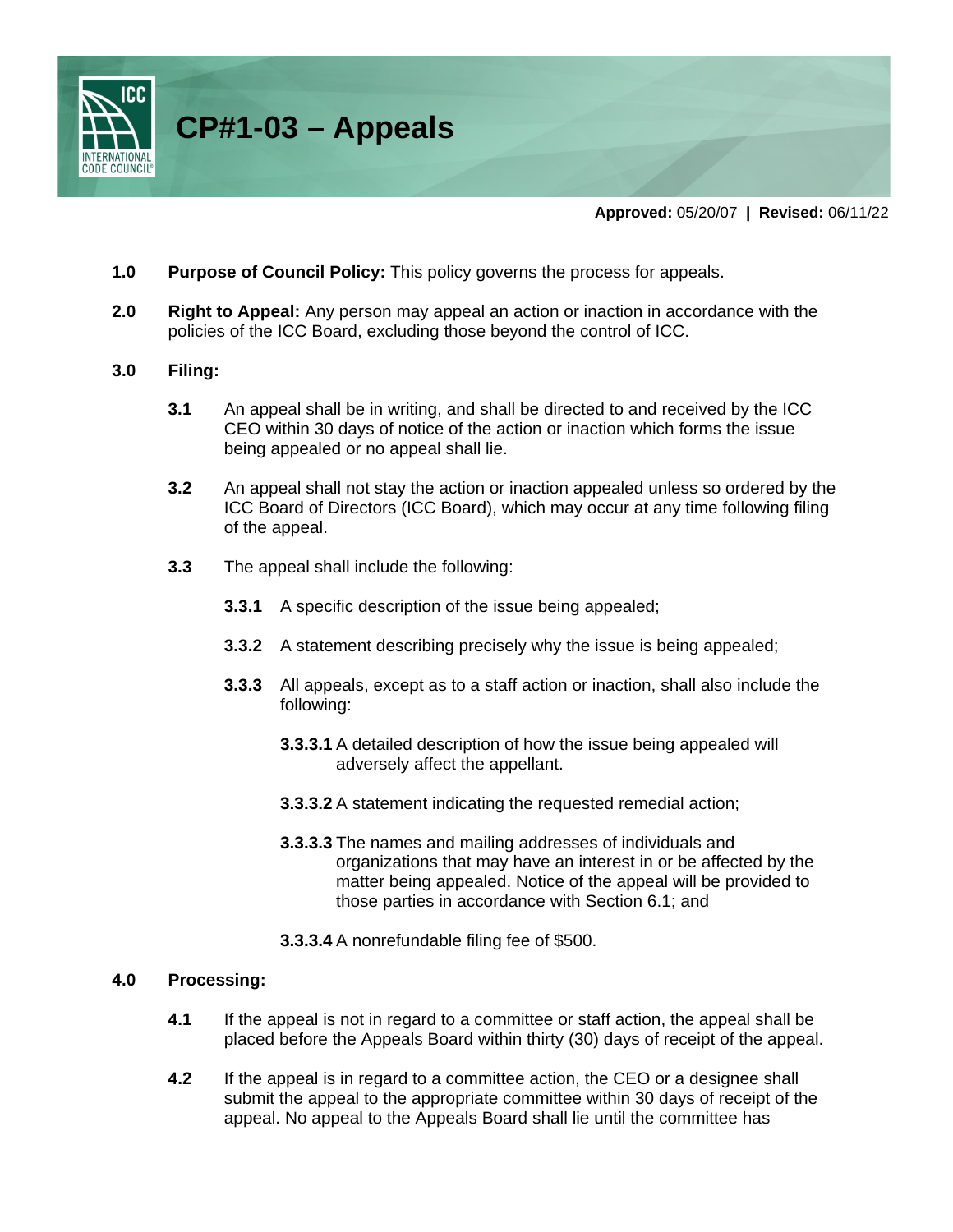reconsidered the matter being appealed. The committee may reconsider substantive and/or procedural matters. The committee shall have full discretion to determine how it conducts the reconsideration, and to determine the information that it deems appropriate for purposes of the reconsideration. The appellant shall have the right to address the committee, under terms and conditions established by the committee, if so requested in writing prior to committee reconsideration.

- **4.3** The committee shall, within 30 days of its receipt of the appeal, revise its action in accordance with the appeal, sustain its action, or request the appellant to meet with the committee for the purpose of discussion and possible resolution. If the committee revises its action in accordance with the appeal, further action on the appeal is terminated and all parties are so advised. If the committee does not revise its action in accordance with the appeal, the appellant may appeal to the Appeals Board. Such request shall be submitted in writing to the ICC CEO who shall, within 30 days of receipt, place the appeal before the Appeals Board.
- **4.4** Appeals of a staff action shall be heard before the Codes and Standards Council. If the staff action is upheld, the appellant may file an appeal as set forth in Section 3.0. The CEO or a designee shall, within thirty (30) days of receipt, place the appeal before the Appeals Board. The Appeals Board shall process the appeal in accordance with this Policy.

# **5.0 Appeals Board:**

- **5.1 Appeals Board Members:** The Appeals Board shall consist of the Vice President of the ICC Board who shall serve, ex-officio, nonvoting, as the Chair, and three (3) members appointed by the CEO and confirmed in writing by the Chair of the Appeals Board. No member of the ICC Board shall be a voting member of the Appeals Board.
- **5.2 Conflict of Interest:** No person shall serve on the Appeals Board in connection with an appeal where that person (a) has performed any investigative or other functions directly related to the matter being appealed, (b) has a financial, property, business or personal interest in the matter being appealed, or (c) has an actual or apparent conflict of interest in connection with the matter being appealed.
- **5.3 Appointments**: The Appeals Board shall be appointed annually. No more than one representative shall come from any one state, province or territory. No more than two members of the Appeals Board shall be reappointed to the Board in consecutive years and no member shall serve more than two consecutive terms.

# **6.0 Notice of Appeal and Appeal Hearing:**

- **6.1 Notice of Appeal:** Within 30 days of receipt by ICC of the appeal, notice of the appeal shall be sent to all parties identified pursuant to Section 3.3.3.3, and such other parties, identified by ICC, who have direct and materially affected interests in the matter being appealed. The notice shall include the following:
	- **6.1.1** A statement inviting that person, or that person's representative, to respond to the appeal by submitting their views in writing to the CEO for consideration by the Appeals Board or the committee, and stating that such person may, subject to the discretion of the Appeals Board or the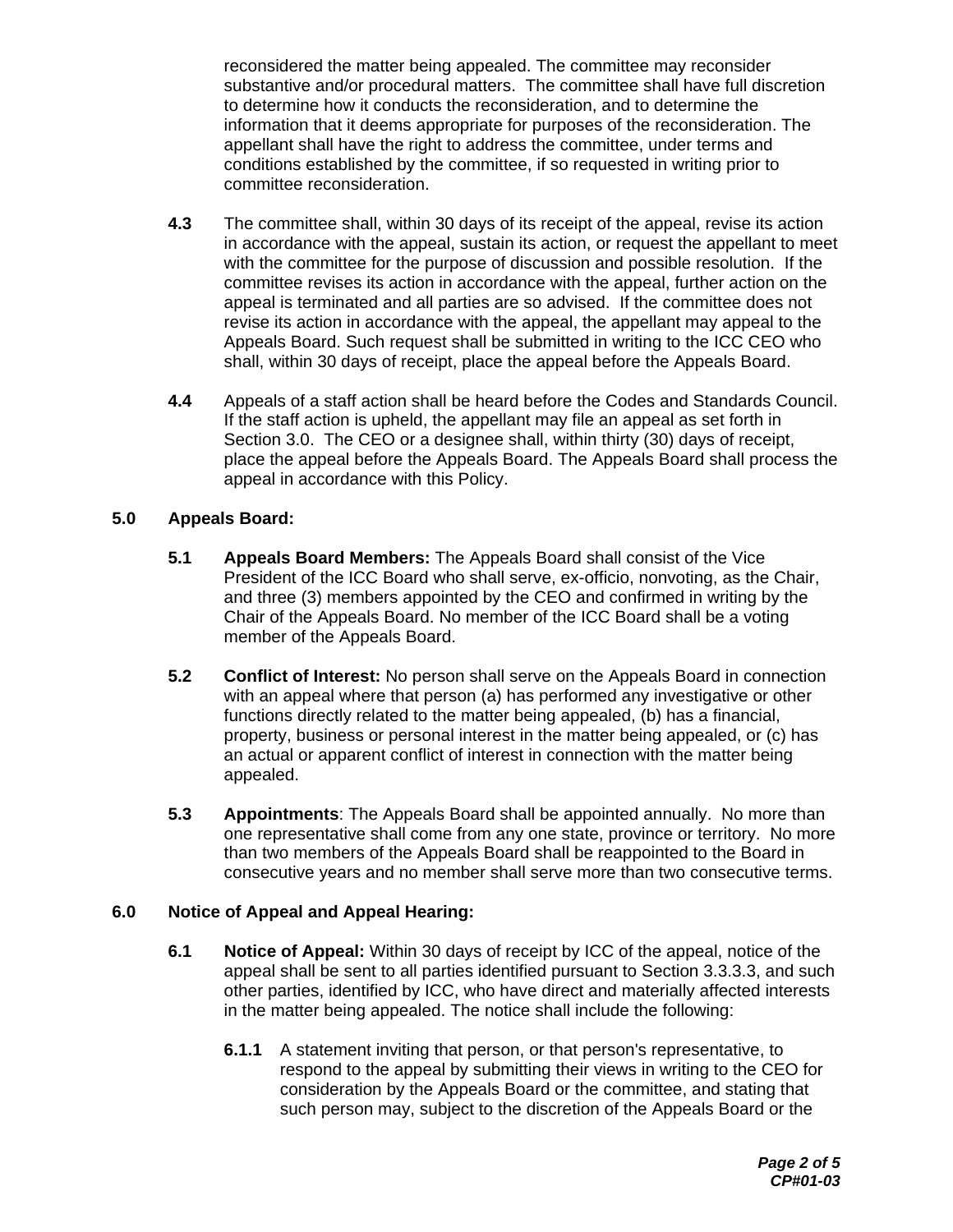committee, participate in and present information at the Appeals Board or committee hearing.

- **6.1.2** A statement indicating that they will be informed of the date, time and place of the appeal hearing or committee meeting at least 20 days prior to the scheduled appeal hearing or committee meeting.
- **6.1.3** A statement indicating that their views in writing, and notice as to whether they will attend the appeal hearing or committee meeting, must be received by the CEO at least 15 days prior to the scheduled hearing or committee meeting.
- **6.1.4** A copy of, or electronic link to, this Policy.
- **6.2 Notice of Hearing:** Within 30 days after receipt by the Appeals of the appeal, the Appeals Board Chair shall schedule an appeal hearing and serve written notice upon the appellant.

The notice shall be served either personally or by certified mail, return receipt requested, or by e-mail where a record of receipt is available, at least 20 days prior to the scheduled hearing, and shall include a copy of, or electronic link to, this Policy and:

- **6.2.1** A statement of the date, time and place of the hearing;
- **6.2.2** A statement that the proceeding before the Appeals Board will be an informal inquiry conducted in accordance with this Policy, and will not be conducted in strict accordance with rules of evidence; and
- **6.2.3** A statement that the appellant has a right to be represented by legal counsel.
- **6.3 Hearing Procedure:** Hearings shall be held before the Appeals Board and the procedures specified in this Policy shall apply:
	- **6.3.1** The Appeals Board shall have the discretion to conduct the hearing in person or by conference call or by other electronic means, or by some combination thereof, upon such conditions as the Appeals Board may determine.
	- **6.3.2** The hearing shall be open to the public, in a manner to be determined by the Appeals Board, except that hearing, or portions thereof, may be closed if the Appeals Board determines that there is good cause for so doing.
	- **6.3.3** Any appellant, or any interested party referenced in Section 6.1, may be represented by legal counsel.
	- **6.3.4** Formal rules of procedure shall not apply.
	- **6.3.5** The Appeals Board shall have discretion to consider whatever information it deems relevant to the appeal. This includes, but is not limited to, the discretion whether to consider (a) expert opinions, or (b) documents or other information that was not considered by the decisional authority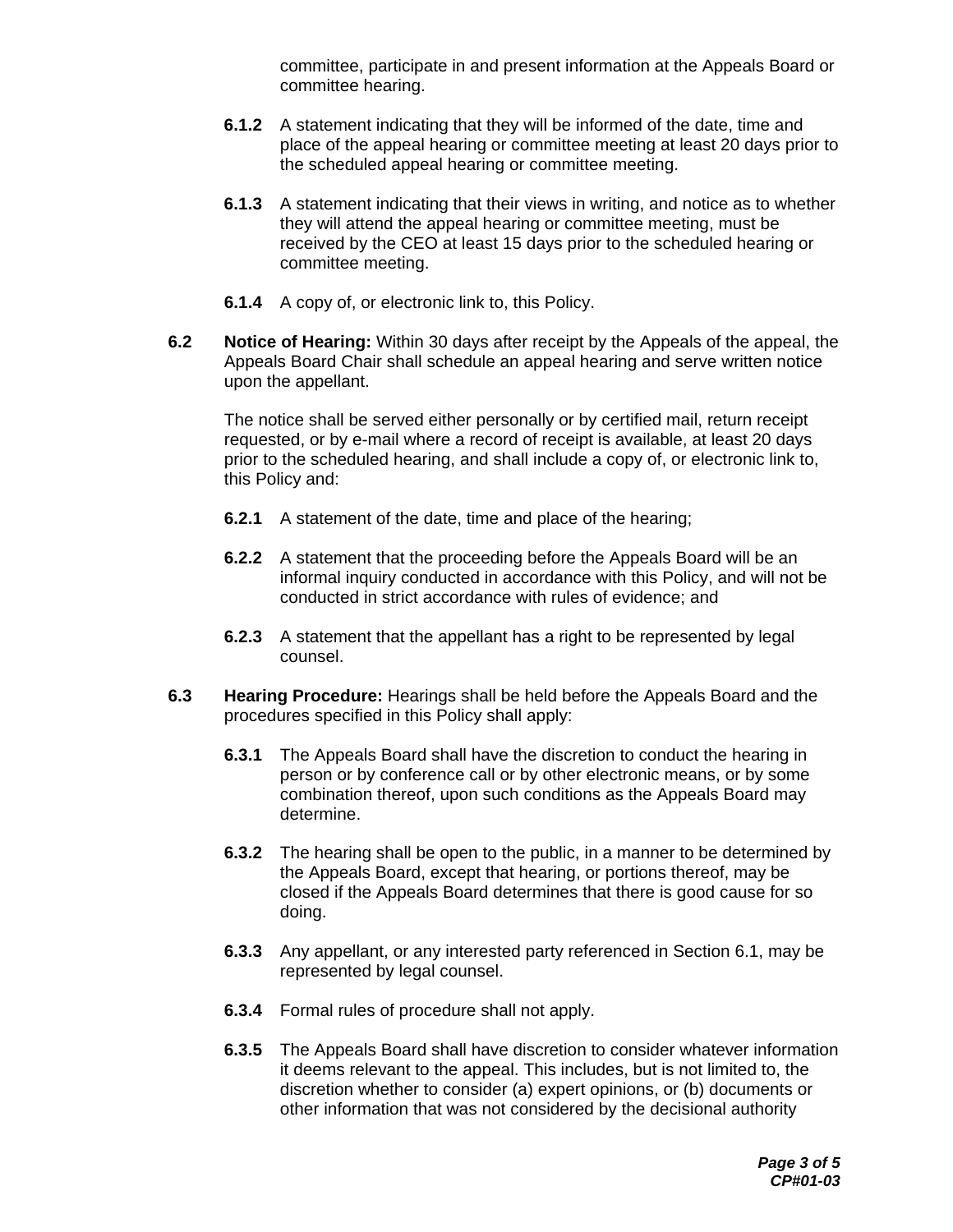whose action is being appealed. The Appeals Board may attach such weight to any information, including expert opinion, that it deems proper. If expert opinion is considered by the Appeals Board, it shall be supported by reasons and/or data and by the qualifications of the person offering the opinion.

- **6.3.6** The appellant's presentation to the Appeals Board shall be the first in order. ICC may then make its presentation, followed by any respondents to the appeal. All participants shall have an opportunity for rebuttal thereof. The Appeals Board shall have the discretion to vary the order of presentations.
- **6.3.7** Review by the Appeals Board shall be limited to matters of process and procedure. The Board of Appeals shall not render decisions on the relative merits of technical matters.
- **6.3.8** In order to sustain the appeal, or any part thereof, the Appeals Board must find that there was a material and significant irregularity of process or procedure.
- **6.3.9** If the Board of Appeals sustains any part of the appeal, it may fashion any remedy that it deems appropriate.
- **6.3.10** All procedures of a hearing shall be recorded by mechanical or electronic means except that the Appeals Board may direct that the proceedings be recorded verbatim by a certified shorthand reporter.
- **6.3.11** Where good cause is shown, reasonable continuances may be granted by the Appeals Board.
- **6.3.12** Interested parties referenced in Section 6.1 may, subject to the discretion of the Appeals Board, participate in and present information at the hearing. Other attendees at the hearing shall not be permitted to participate or present information without the approval of the Appeals Board.
- **6.3.13** Any matter arising in connection with the appeal or the appeal hearing, which is not addressed by this Policy, shall be subject to the decision of the Appeals Board.

# **7.0 Appeal Results:**

- **7.1** The report of the Chair of the Appeals Board and the Appeal Board's recommendations shall be completed and submitted to the CEO in a timely manner.
- **7.2** The CEO shall submit the report and recommendations of the Appeals Board to the ICC Board (a) at least 10 days prior to a regularly scheduled meeting of the ICC Board for action by the ICC Board at that meeting, or (b) within 15 days of receipt, for action by the ICC Board by mail ballot.
- **7.3** The ICC Board shall review the appeal and the report of the Appeals Board and shall take appropriate action on the appeal. In the case of a mail ballot, ballots